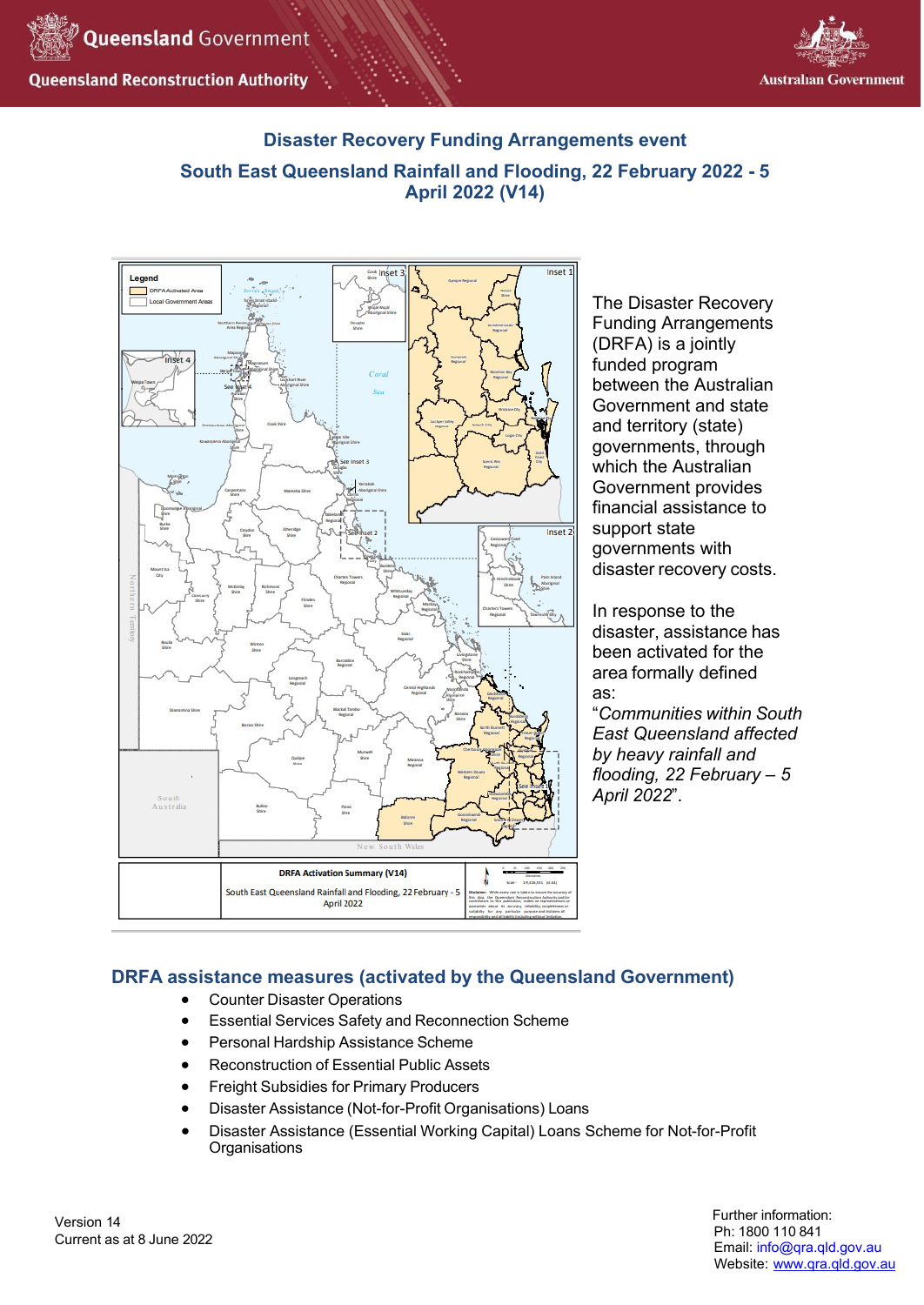

- Disaster Assistance (Primary Producers) Loans
- Disaster Assistance (Essential Working Capital) Loans Scheme for Primary Producers
- Disaster Assistance (Small Business) Loans
- Disaster Assistance (Essential Working Capital) Loans Scheme for Small Businesses

# **DRFA assistance measures (jointly activated by the Queensland and Australian Governments)**

• Please refer to Category D Exceptional assistance measures table.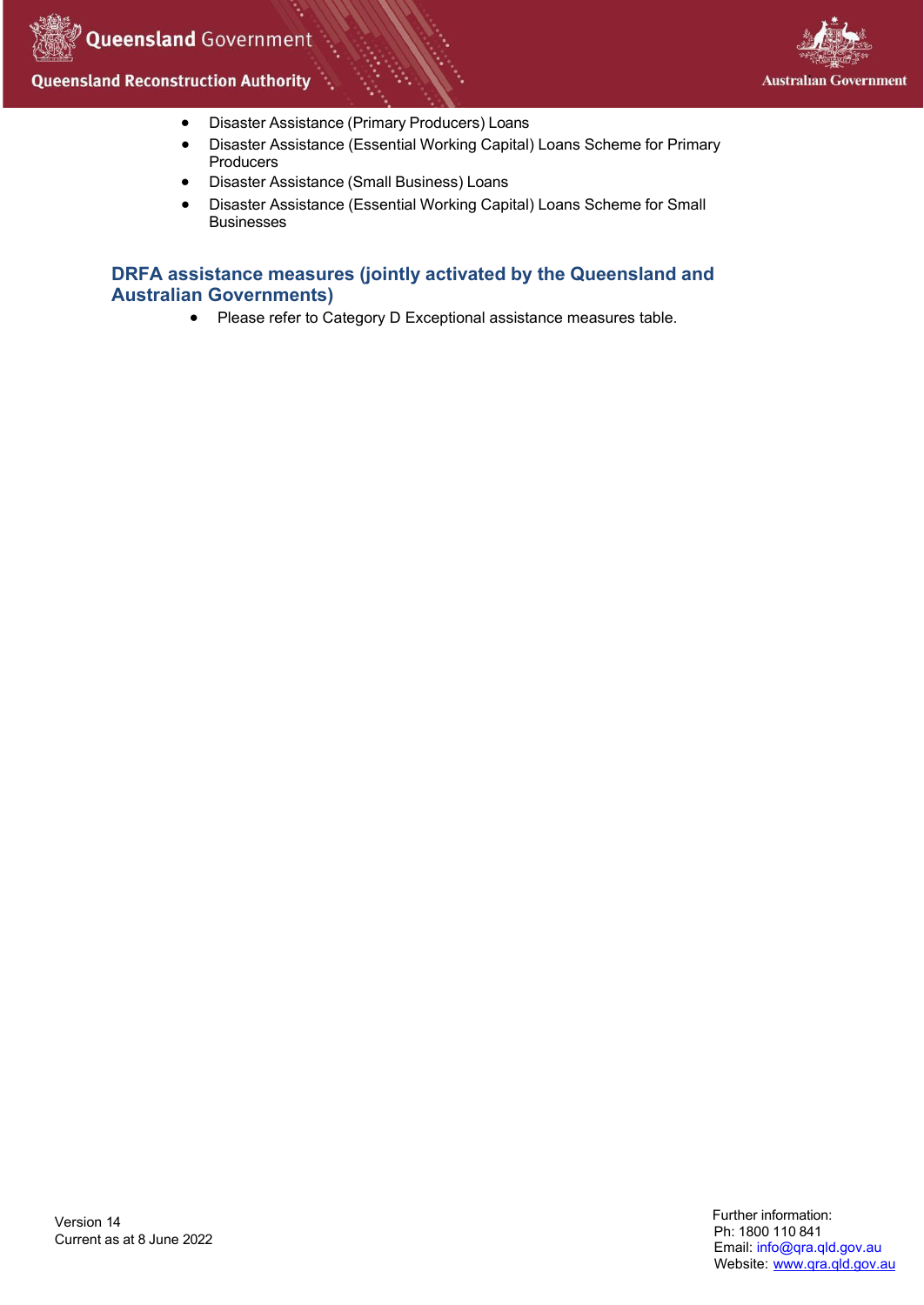





Further information: Ph: 1800 110 841 Email: [info@qra.qld.gov.au](mailto:info@qra.qld.gov.au) Website: [www.qra.qld.gov.au](http://www.qra.qld.gov.au/)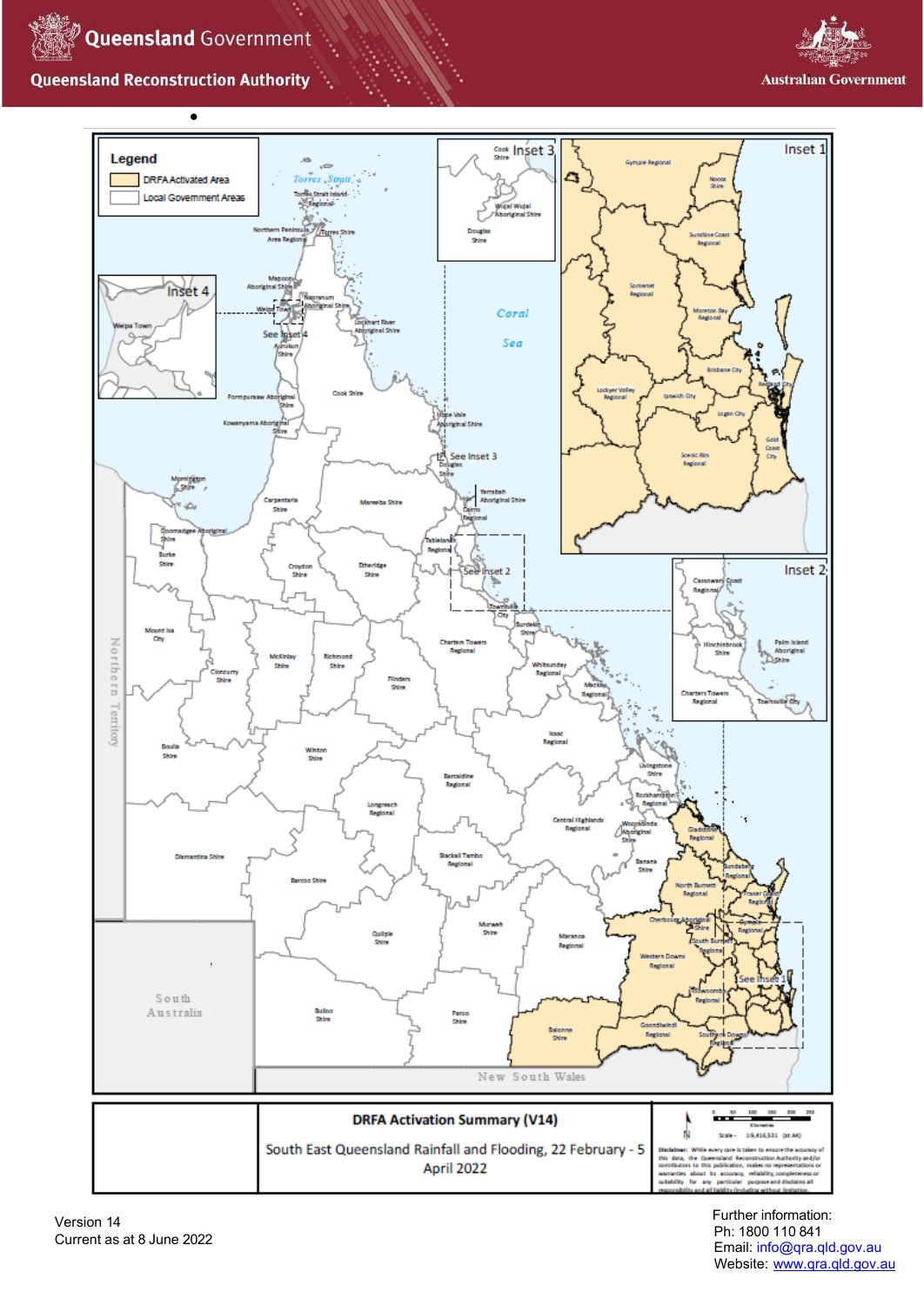

٠.



| <b>Local Government</b><br>Area                       | <b>Counter Disaster</b><br><b>Operations</b> | <b>Essential Services</b><br>Safety and<br><b>Reconnection</b><br><b>Scheme</b> | <b>Personal Hardship</b><br><b>AssistanceScheme</b> | <b>Reconstructionof</b><br><b>Essential Public</b><br><b>Assets</b> | Freight<br><b>Subsidies for</b><br>Primary<br>Producer | <b>Disaster Assistance Loans for:</b>                            |                                   | <b>Disaster Assistance</b><br>(Essential WorkingCapital)<br><b>Loans Scheme for:</b> |                       | <b>Extraordinary Disaster Assistance</b><br><b>Recovery Grants</b> |                            |                                 |
|-------------------------------------------------------|----------------------------------------------|---------------------------------------------------------------------------------|-----------------------------------------------------|---------------------------------------------------------------------|--------------------------------------------------------|------------------------------------------------------------------|-----------------------------------|--------------------------------------------------------------------------------------|-----------------------|--------------------------------------------------------------------|----------------------------|---------------------------------|
|                                                       |                                              |                                                                                 |                                                     |                                                                     |                                                        | Not-for-<br><b>Profit Orgs</b><br>and Small<br><b>Businesses</b> | <b>Primary</b><br><b>Producer</b> | Not-for-<br><b>Profit</b><br>Orgs and<br><b>Small</b><br><b>Business</b>             | Primary<br>Producer   | Not-for-<br><b>Profit Orgs</b>                                     | Primary<br><b>Producer</b> | <b>Small</b><br><b>Business</b> |
| <b>Balonne Shire</b><br>Council                       | Activated<br>09/03/22                        |                                                                                 |                                                     | Activated<br>09/03/22                                               |                                                        |                                                                  |                                   |                                                                                      |                       | Activated<br>14/04/22                                              |                            |                                 |
| <b>Brisbane City</b><br>Council <sup>1</sup>          | Activated<br>27/02/22                        | Activated<br>01/03/22                                                           | Activated<br>01/03/22                               | Activated<br>27/02/22                                               | Activated<br>05/03/22                                  | Activated<br>05/03/22                                            | Activated<br>05/03/22             | Activated<br>05/03/22                                                                | Activated<br>05/03/22 | Activated<br>05/03/22                                              | Activated<br>05/03/22      | Activated<br>05/03/22           |
| Bundaberg<br>Regional<br>Council                      | Activated<br>02/03/22                        |                                                                                 |                                                     | Activated<br>02/03/22                                               | Activated<br>13/04/22                                  |                                                                  | Activated<br>13/04/22             |                                                                                      | Activated<br>13/04/22 | Activated<br>14/04/22                                              | Activated<br>14/04/22      |                                 |
| Cherbourg<br>Aboriginal<br>Shire Council              | Activated<br>05/03/22                        |                                                                                 |                                                     | Activated<br>05/03/22                                               | Activated<br>13/04/22                                  |                                                                  | Activated<br>13/04/22             |                                                                                      | Activated<br>13/04/22 | Activated<br>14/04/22                                              | Activated<br>14/04/22      |                                 |
| Fraser Coast<br>Regional<br>Council <sup>1</sup>      | Activated<br>25/02/22                        | Activated<br>01/03/22                                                           | Activated<br>01/03/22                               | Activated<br>01/03/22                                               | Activated<br>05/03/22                                  | Activated<br>05/03/22                                            | Activated<br>05/03/22             | Activated<br>05/03/22                                                                | Activated<br>05/03/22 | Activated<br>05/03/22                                              | Activated<br>05/03/22      | Activated<br>05/03/22           |
| <b>Gold CoastCity</b><br>Council <sup>1</sup>         | Activated<br>25/02/22                        | Activated<br>02/03/22                                                           | Activated<br>02/03/22                               | Activated<br>01/03/22                                               | Activated<br>05/03/22                                  | Activated<br>05/03/22                                            | Activated<br>05/03/22             | Activated<br>05/03/22                                                                | Activated<br>05/03/22 | Activated<br>05/03/22                                              | Activated<br>05/03/22      | Activated<br>05/03/22           |
| Goondiwindi<br>Regional Council                       | Activated<br>01/03/22                        |                                                                                 |                                                     | Activated<br>01/03/22                                               | Activated<br>13/04/22                                  | Activated<br>05/03/22                                            | Activated<br>13/04/22             | Activated<br>05/03/22                                                                | Activated<br>13/04/22 | Activated<br>05/03/22                                              | Activated<br>14/04/22      | Activated<br>05/03/22           |
| Gladstone Regional<br>Council <sup>1</sup>            | Activated<br>28/02/22                        | Activated<br>02/03/22                                                           | Activated<br>02/03/22                               | Activated<br>28/02/22                                               |                                                        | Activated<br>05/03/22                                            |                                   | Activated<br>05/03/22                                                                | Activated<br>05/03/22 | Activated<br>05/03/22                                              |                            | Activated<br>05/03/22           |
| Gympie<br>Regional<br>Council <sup>1</sup>            | Activated<br>25/02/22                        | Activated<br>26/02/22                                                           | Activated<br>26/02/22                               | Activated<br>25/02/22                                               | Activated<br>05/03/22                                  | Activated<br>05/03/22                                            | Activated<br>05/03/22             | Activated<br>05/03/22                                                                | Activated<br>05/03/22 | Activated<br>05/03/22                                              | Activated<br>05/03/22      | Activated<br>05/03/22           |
| Ipswich City<br>Council <sup>1</sup>                  | Activated<br>25/02/22                        | Activated<br>28/02/22                                                           | Activated<br>28/02/22                               | Activated<br>25/02/22                                               | Activated<br>05/03/22                                  | Activated<br>05/03/22                                            | Activated<br>05/03/22             | Activated<br>05/03/22                                                                | Activated<br>05/03/22 | Activated<br>05/03/22                                              | Activated<br>05/03/22      | Activated<br>05/03/22           |
| Lockyer<br>Valley<br>Regional<br>Council <sup>1</sup> | Activated<br>25/02/22                        | Activated<br>28/02/22                                                           | Activated<br>28/02/22                               | Activated<br>25/02/22                                               | Activated<br>05/03/22                                  | Activated<br>05/03/22                                            | Activated<br>05/03/22             | Activated<br>05/03/22                                                                | Activated<br>05/03/22 | Activated<br>05/03/22                                              | Activated<br>05/03/22      | Activated<br>05/03/22           |
| Logan City<br>Council <sup>1</sup>                    | Activated<br>25/02/22                        | Activated<br>01/03/22                                                           | Activated<br>01/03/22                               | Activated<br>01/03/22                                               | Activated<br>05/03/22                                  | Activated<br>05/03/22                                            | Activated<br>05/03/22             | Activated<br>05/03/22                                                                | Activated<br>05/03/22 | Activated<br>05/03/22                                              | Activated<br>05/03/22      | Activated<br>05/03/22           |
| Moreton Bay<br>Regional<br>Council <sup>1</sup>       | Activated<br>27/02/22                        | Activated<br>28/02/22                                                           | Activated<br>28/02/22                               | Activated<br>28/02/22                                               | Activated<br>05/03/22                                  | Activated<br>05/03/22                                            | Activated<br>05/03/22             | Activated<br>05/03/22                                                                | Activated<br>05/03/22 | Activated<br>05/03/22                                              | Activated<br>05/03/22      | Activated<br>05/03/22           |

Further information: Ph: 1800 110 841 Email: [info@qra.qld.gov.au](mailto:info@qra.qld.gov.au) Website: <u>[www.qra.qld.gov.au](http://www.qra.qld.gov.au/)</u>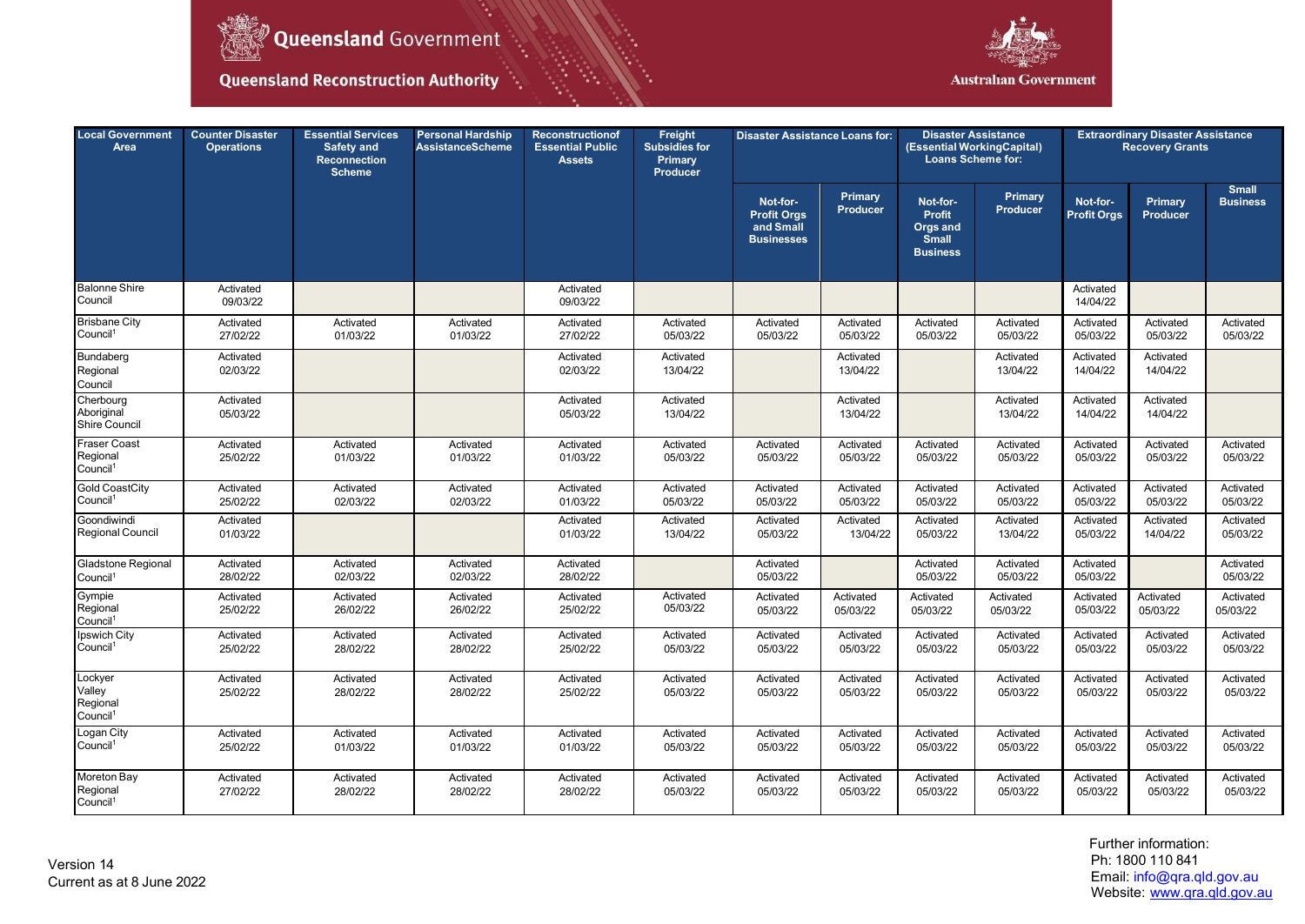



#### **Australian Government**

| Noosa Shire<br>Council <sup>1</sup>                   | Activated<br>25/02/22 | Activated<br>01/03/22 | Activated<br>01/03/22 | Activated<br>27/02/22 | Activated<br>05/03/22 | Activated<br>05/03/22 | Activated<br>05/03/22 | Activated<br>05/03/22 | Activated<br>05/03/22 | Activated<br>05/03/22 | Activated<br>05/03/22 | Activated<br>05/03/22 |
|-------------------------------------------------------|-----------------------|-----------------------|-----------------------|-----------------------|-----------------------|-----------------------|-----------------------|-----------------------|-----------------------|-----------------------|-----------------------|-----------------------|
| North Burnett<br>Regional<br>Council <sup>1</sup>     | Activated<br>25/02/22 | Activated<br>26/02/22 | Activated<br>26/02/22 | Activated<br>25/02/22 | Activated<br>05/03/22 | Activated<br>05/03/22 | Activated<br>05/03/22 | Activated<br>05/03/22 | Activated<br>05/03/22 | Activated<br>05/03/22 | Activated<br>05/03/22 | Activated<br>05/03/22 |
| <b>Redland City</b><br>Council <sup>1</sup>           | Activated<br>27/02/22 | Activated<br>05/03/22 | Activated<br>05/03/22 | Activated<br>27/02/22 | Activated<br>05/03/22 | Activated<br>05/03/22 | Activated<br>05/03/22 | Activated<br>05/03/22 | Activated<br>05/03/22 | Activated<br>05/03/22 | Activated<br>05/03/22 | Activated<br>05/03/22 |
| Scenic Rim<br>Regional<br>Council <sup>1</sup>        | Activated<br>27/02/22 | Activated<br>05/03/22 | Activated<br>05/03/22 | Activated<br>27/02/22 | Activated<br>05/03/22 | Activated<br>05/03/22 | Activated<br>05/03/22 | Activated<br>05/03/22 | Activated<br>05/03/22 | Activated<br>05/03/22 | Activated<br>05/03/22 | Activated<br>05/03/22 |
| Somerset<br>Regional<br>Council <sup>1</sup>          | Activated<br>27/02/22 | Activated<br>28/02/22 | Activated<br>28/02/22 | Activated<br>27/02/22 | Activated<br>05/03/22 | Activated<br>05/03/22 | Activated<br>05/03/22 | Activated<br>05/03/22 | Activated<br>05/03/22 | Activated<br>05/03/22 | Activated<br>05/03/22 | Activated<br>05/03/22 |
| South Burnett<br>Regional<br>Council                  | Activated<br>27/02/22 |                       |                       | Activated<br>27/02/22 | Activated<br>05/03/22 | Activated<br>05/03/22 | Activated<br>05/03/22 | Activated<br>05/03/22 | Activated<br>05/03/22 | Activated<br>05/03/22 | Activated<br>05/03/22 | Activated<br>05/03/22 |
| Southern<br>Downs<br>Regional<br>Council              | Activated<br>27/02/22 |                       |                       | Activated<br>27/02/22 | Activated<br>05/03/22 | Activated<br>05/03/22 | Activated<br>05/03/22 | Activated<br>05/03/22 | Activated<br>05/03/22 | Activated<br>05/03/22 | Activated<br>05/03/22 | Activated<br>05/03/22 |
| Sunshine<br>Coast<br>Regional<br>Council <sup>1</sup> | Activated<br>25/02/22 | Activated<br>01/03/22 | Activated<br>01/03/22 | Activated<br>25/02/22 | Activated<br>05/03/22 | Activated<br>05/03/22 | Activated<br>05/03/22 | Activated<br>05/03/22 | Activated<br>05/03/22 | Activated<br>05/03/22 | Activated<br>05/03/22 | Activated<br>05/03/22 |
| Toowoomba<br>Regional<br>Council                      | Activated<br>25/02/22 |                       |                       | Activated<br>25/02/22 | Activated<br>05/03/22 | Activated<br>05/03/22 | Activated<br>05/03/22 | Activated<br>05/03/22 | Activated<br>05/03/22 | Activated<br>05/03/22 | Activated<br>05/03/22 | Activated<br>05/03/22 |
| Western<br>Downs<br>Regional<br>Council               | Activated<br>02/03/22 |                       |                       | Activated<br>02/03/22 | Activated<br>13/04/22 | Activated<br>11/04/22 | Activated<br>13/04/22 | Activated<br>11/04/22 | Activated<br>13/04/22 | Activated<br>14/04/22 | Activated<br>14/04/22 | Activated<br>14/04/22 |

1. For Essential Services Safety and Reconnection and Personal Hardship Assistance Scheme application process and eligibility, refer to <u>https://www.qld.gov.au/community/disasters-</u> [emergencies/disasters/money-finance/eligibility-apply/seq-flooding-february-2022](https://www.qld.gov.au/community/disasters-emergencies/disasters/money-finance/eligibility-apply/seq-flooding-february-2022)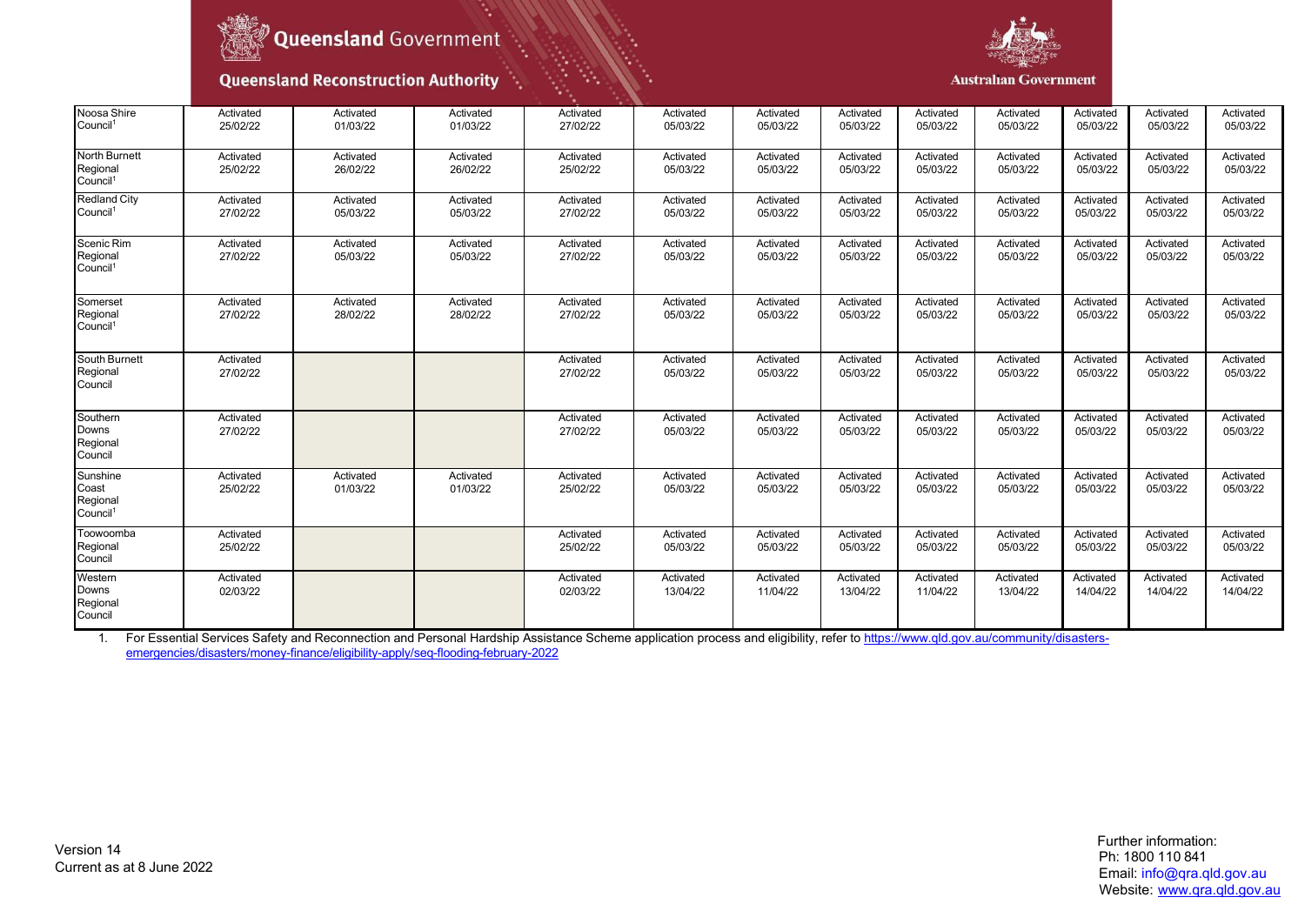

۰.



# **Exceptional assistance measures**

| <b>DRFA Category</b> | <b>Package Type</b>                                                        | <b>Assistance Measure</b>                                                                                                                                                                                                       |  |  |  |  |
|----------------------|----------------------------------------------------------------------------|---------------------------------------------------------------------------------------------------------------------------------------------------------------------------------------------------------------------------------|--|--|--|--|
| $\mathsf{C}$         | Community and Recreational Asset Recovery and<br><b>Resilience Program</b> | To provide funding to assist with clean up and repair, and where<br>economical, improve the resilience of community and recreational assets                                                                                     |  |  |  |  |
| C                    | <b>Community Health and Wellbeing</b>                                      | Funding will assist disaster-affected communities, including individuals,<br>families and first responders with mental health services and emotional<br>wellbeing support                                                       |  |  |  |  |
| C                    | <b>Flexible Funding Grants</b>                                             | Flexible Funding Grants will support local recovery and resilience building<br>activities.                                                                                                                                      |  |  |  |  |
| C                    | Community development                                                      | Funding for Community Recovery and Resilience Officers to establish a<br>local presence across the affected communities to engage and identify<br>the needs and aspirations of the communities.                                 |  |  |  |  |
| C                    | Industry recovery and resilience                                           | The program will provide support for primary producers for short, medium<br>and longer-term recovery needs, including to develop industry-specific,<br>risk-based, on farm flood management plans.                              |  |  |  |  |
| $\mathsf C$          | Small Business Recovery and Resilience                                     | This package aims to alleviate the stresses, enhance wellness and<br>address mental health issues resulting from the recent flooding as well as<br>provide recovery support across impacted regions.                            |  |  |  |  |
| C                    | Tourism recovery and resilience                                            | $\mathsf T$ o support areas of the state that rely heavily on tourism to recover from<br>the devastating effects of recent extraordinary disasters, to plan for<br>recovery after future disaster events and be more resilient. |  |  |  |  |
| C                    | Monitoring and evaluation                                                  | Funding will enable the monitoring and evaluation of Category C and D<br>recovery and resilience programs.                                                                                                                      |  |  |  |  |
| D                    | Extraordinary disaster assistance grants                                   | Category D grants for not-for-profit organisations and small businesses of<br>up to \$50,000                                                                                                                                    |  |  |  |  |
| D                    | Extraordinary disaster assistance grants                                   | Category D grants for primary producers of up to \$75,000                                                                                                                                                                       |  |  |  |  |
| D                    | Local Recovery and Resilience Grants                                       | Category D grants for severely impacted local governments                                                                                                                                                                       |  |  |  |  |
| D                    | Sport and Recreation Recovery Grants                                       | Category D grants for severely impacted sport and recreation facilities                                                                                                                                                         |  |  |  |  |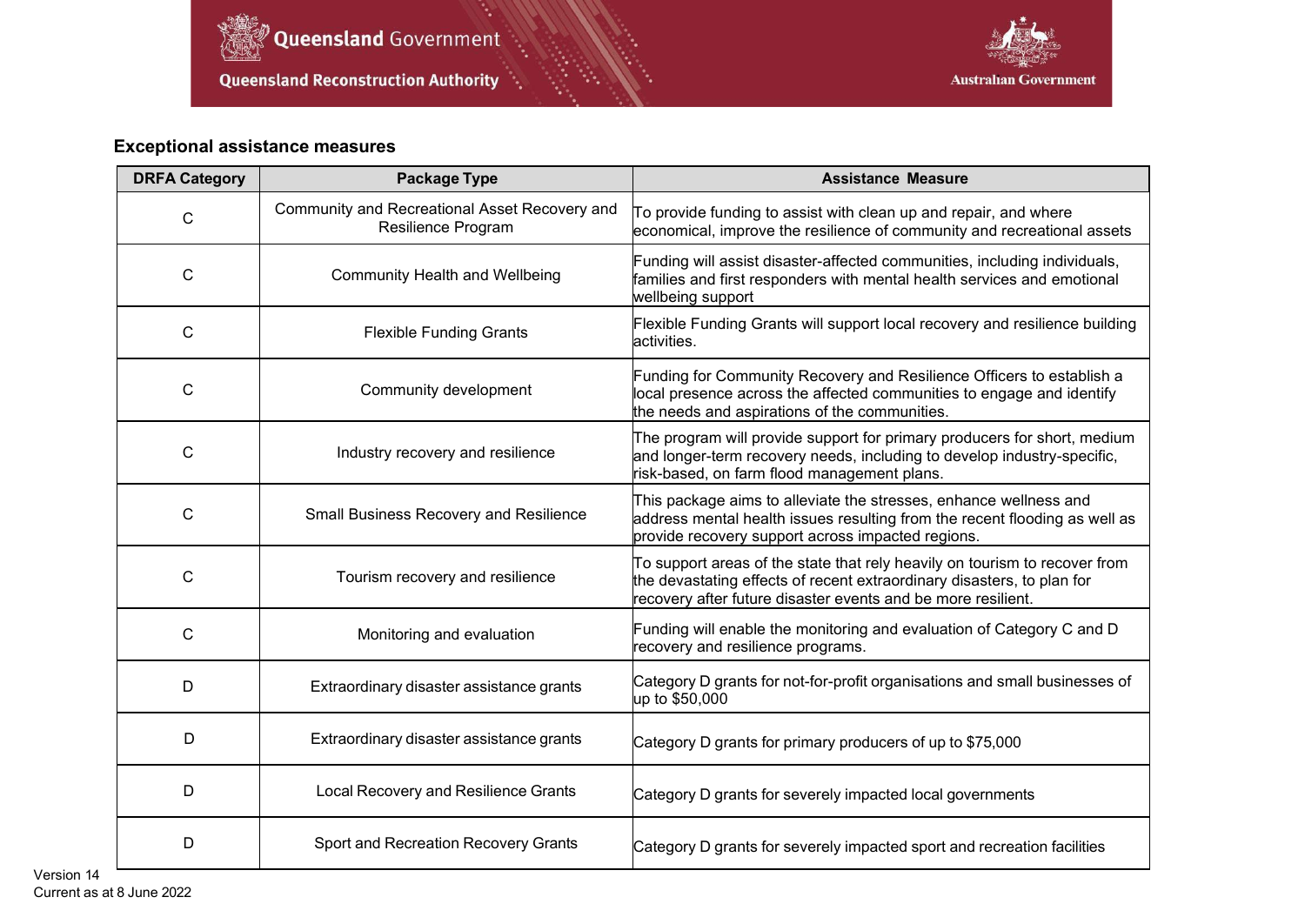

Oueensland Government

۰.

**Queensland Reconstruction Authority** 



| D   | Clean Up Package                                                                                    | Category D grants for clean-up, removal and disposal of otherwise<br>ineligible flood-related debris for communities.                                                                                                                                  |  |  |  |  |
|-----|-----------------------------------------------------------------------------------------------------|--------------------------------------------------------------------------------------------------------------------------------------------------------------------------------------------------------------------------------------------------------|--|--|--|--|
| D   | Resilient Homes Fund Program<br>(Previously known as the Resilient Residential<br>Recovery Package) | Funding to support the implementation of resilience measures into<br>Queensland homes directly impacted by flooding in the 2021-22 disaster<br>season.                                                                                                 |  |  |  |  |
| D   | Accommodation support                                                                               | This package provides short to medium term support for individuals and<br>families displaced by the recent weather event.                                                                                                                              |  |  |  |  |
| D   | Rural landholder recovery                                                                           | Grant aims to alleviate the personal and financial distress and assist in<br>the recovery of rural landholders that have suffered direct damage to their<br>assets as a result of the flooding events.                                                 |  |  |  |  |
| D   | Medium to large business recovery loans                                                             | This loan scheme will support medium to large businesses, including<br>primary producers, related agricultural businesses, and other businesses<br>critical to their supply chain severely impacted by the disaster events.                            |  |  |  |  |
| D   | Environmental recovery                                                                              | This funding will go towards rehabilitation and restoration of rain and<br>flood-affected environments and environmental assets to maintain<br>healthy ecosystems and other environmental values and improve<br>resilience for future disaster events. |  |  |  |  |
| D   | Flood risk management                                                                               | Funding for councils to undertake key activities to support evidence-<br>based response, mitigation, and resilience strategies to manage their<br>river, creek and overland flood risk.                                                                |  |  |  |  |
| D/E | <b>Betterment Funding</b>                                                                           | The restoration of public assets damaged in eligible disaster events, to a<br>more resilient standard.                                                                                                                                                 |  |  |  |  |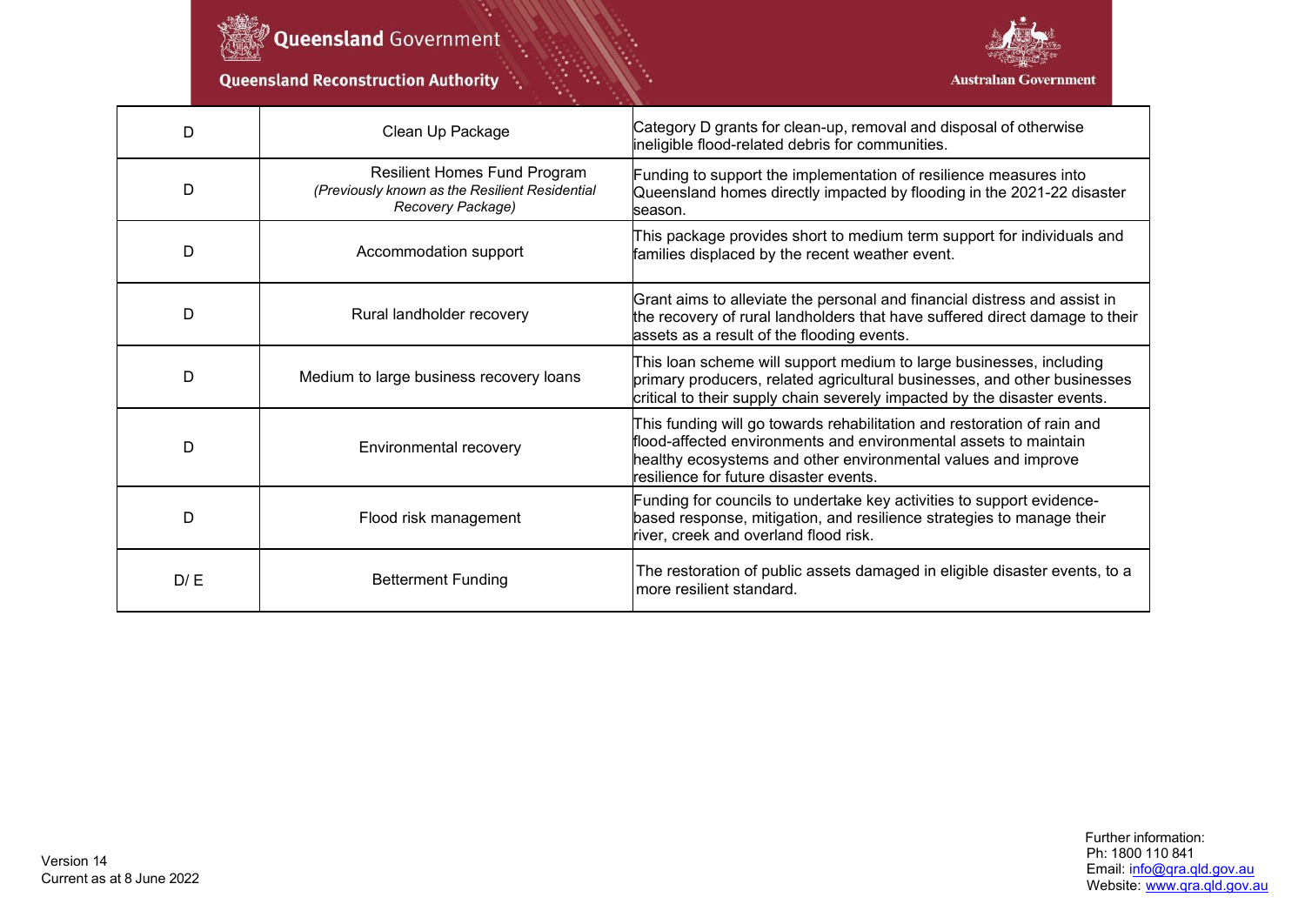



# **DRFA ASSISTANCE MEASURES ACTIVATED**

#### *Personal Hardship Assistance Scheme*

To alleviate personal hardship and distress.

- **Emergency Hardship Assistance Grant** provides assistance as a contribution to support people directly impacted by an eligible disaster to meet their immediate essential needs for food, clothing, medical supplies or temporary accommodation.
- **Essential Services Hardship Assistance** provides assistance for people directly impacted by an eligible disaster to meet their immediate needs where they have experienced the loss of one or more essential services for more than five days.
- **Essential Household Contents Grant** provides a contribution towards replacing or repairing essential household contents, such as beds, linen and whitegoods that have been lost or damaged by an eligible disaster.
- **Structural Assistance Grant**  provides a contribution towards repairs or replacement of a dwelling damaged by an eligible disaster, to return it to a safe, habitable and secure condition.

### *Essential Services Safety and Reconnection Scheme*

To assist residents with the inspection and reconnection of essential services that have been damaged by an eligible disaster. The scheme provides financial assistance to individuals and families as a contribution towards safety inspections of and repairs to residential essential services (i.e. electricity, gas, water and sewerage) damaged by an eligible disaster.

Contact Department of Communities, Housing and Digital Economy on 1800 173 349 or [www.chde.qld.gov.au](http://www.chde.qld.gov.au/)

### *Assistance for state and local governments:*

### *Counter Disaster Operations*

To assist local governments and state agencies to undertake activities that alleviate personal hardship and distress, address the immediate needs of individuals and protect the general public, immediately prior to, during or immediately after an eligible disaster.

Contact Queensland Reconstruction Authority on 1800 110 841 or [www.qra.qld.gov.au](http://www.qra.qld.gov.au/)

### *Reconstruction of Essential Public Assets (including Emergency Works and Immediate Reconstruction)*

• Emergency Works

To assist local governments and state agencies to undertake urgent activities necessary following an eligible disaster to temporarily restore an eligible essential public asset to enable it to operate/be operated at an acceptable level of efficiency to support the immediate recovery of a community.

• Immediate Reconstruction Works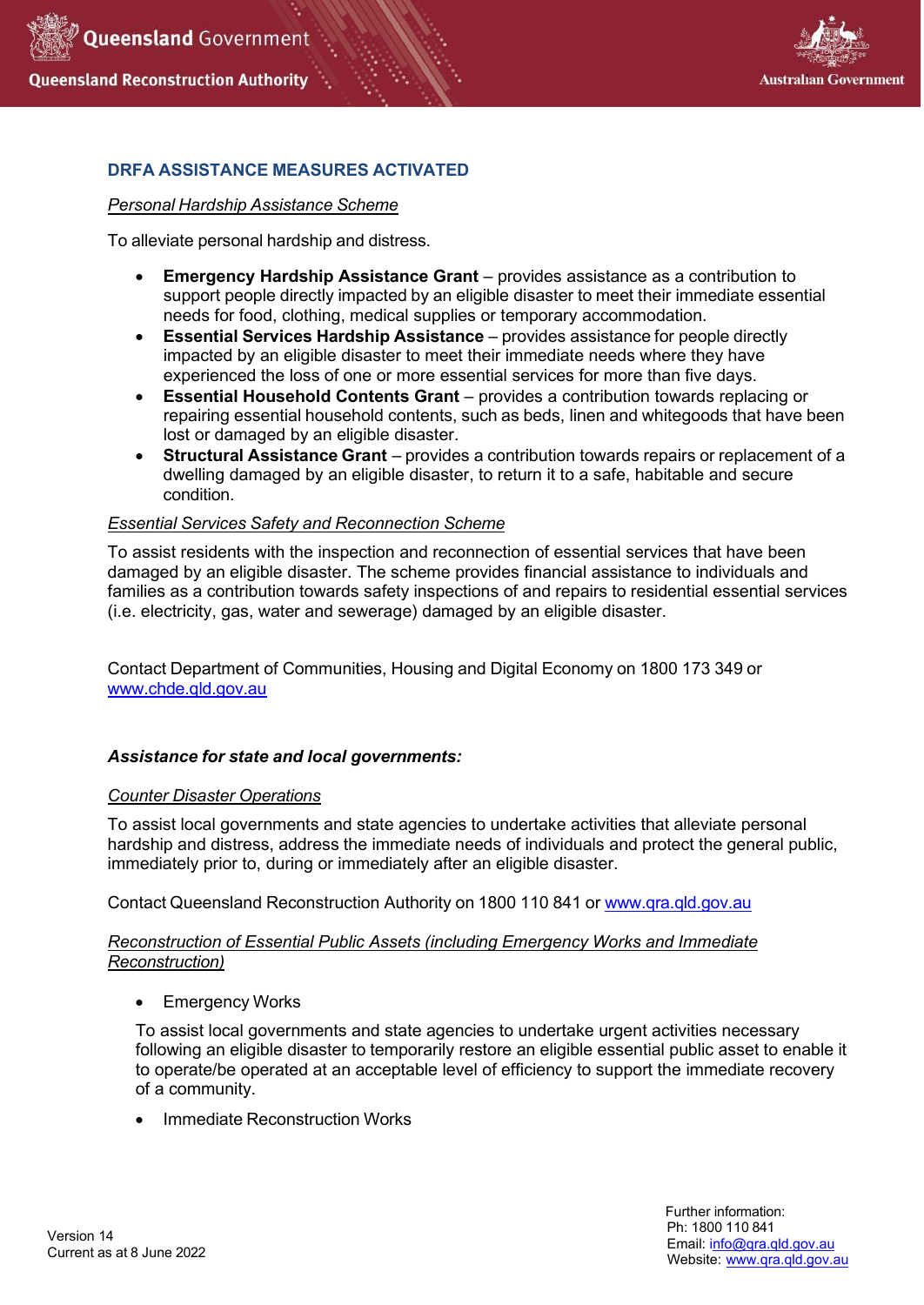



To assist state agencies or local governments to immediately and permanently reconstruct damaged essential public assets to pre-disaster function immediately after the eligible disaster. Reconstruction of Essential Public Assets are works undertaken by local governments and state agencies and to reconstruct damaged essential public assets to pre-disaster function.

• Reconstruction of Essential Public Assets:

To assist local governments and state agencies to reconstruct damaged essential public assets to pre-disaster function.

Contact Queensland Reconstruction Authority on 1800 110 841or [www.qra.qld.gov.au](http://www.qra.qld.gov.au/)

## *Assistance for not-for-profit organisations:*

### *Disaster Assistance (Not-for-Profit Organisation) Loans*

Concessional interest rate loans to assist not-for-profit organisations whose assets have been significantly damaged by an eligible disaster, to repair or replace the damaged assets.

### *Disaster Assistance (Essential Working Capital) Loans Scheme for Not-for-Profit Organisation*

Concessional interest rate loans to assist not-for-profit organisations that have suffered a significant loss of income as a consequence of an eligible disaster, by providing a concessional loan for essential working capital required to continue operations.

### *Extraordinary Disaster Assistance Recovery Grants – Not-for-profit Organisation*

Grants for not-for-profit organisations who have suffered direct damage caused by an eligible disaster. Grants are aimed at covering the cost of clean-up and reinstatement, but not at providing compensation for losses.

Contact Queensland Rural and Industry Development Authority on 1800 623 946 or [www.qrida.qld.gov.au](http://www.qrida.qld.gov.au/)

*Sport and Recreation Recovery Grants* Grants for severely impacted sport and recreation facilities

Contact Department of Tourism, Innovation and Sport at <https://www.qld.gov.au/recreation/sports/funding/sport-and-recreation-recovery-grant>

# *Assistance for primary producers:*

### *Disaster Assistance (Primary Producer) Loans*

Concessional interest rate loans to assist primary producers whose assets have been significantly damaged by an eligible disaster, to recover and return to viable operations.

*Disaster Assistance (Essential Working Capital) Loans Scheme for Primary Producer* Concessional interest rate loans to primary producers who have suffered a significant loss of income as a result of an eligible disaster by providing the essential working capital required to continue business operations.

### *Extraordinary Disaster Assistance Recovery Grants - Primary Producer*

Grants for primary producers who have suffered direct damage caused by an eligible disaster. Grants are aimed at covering the cost of clean-up and reinstatement, but not at providing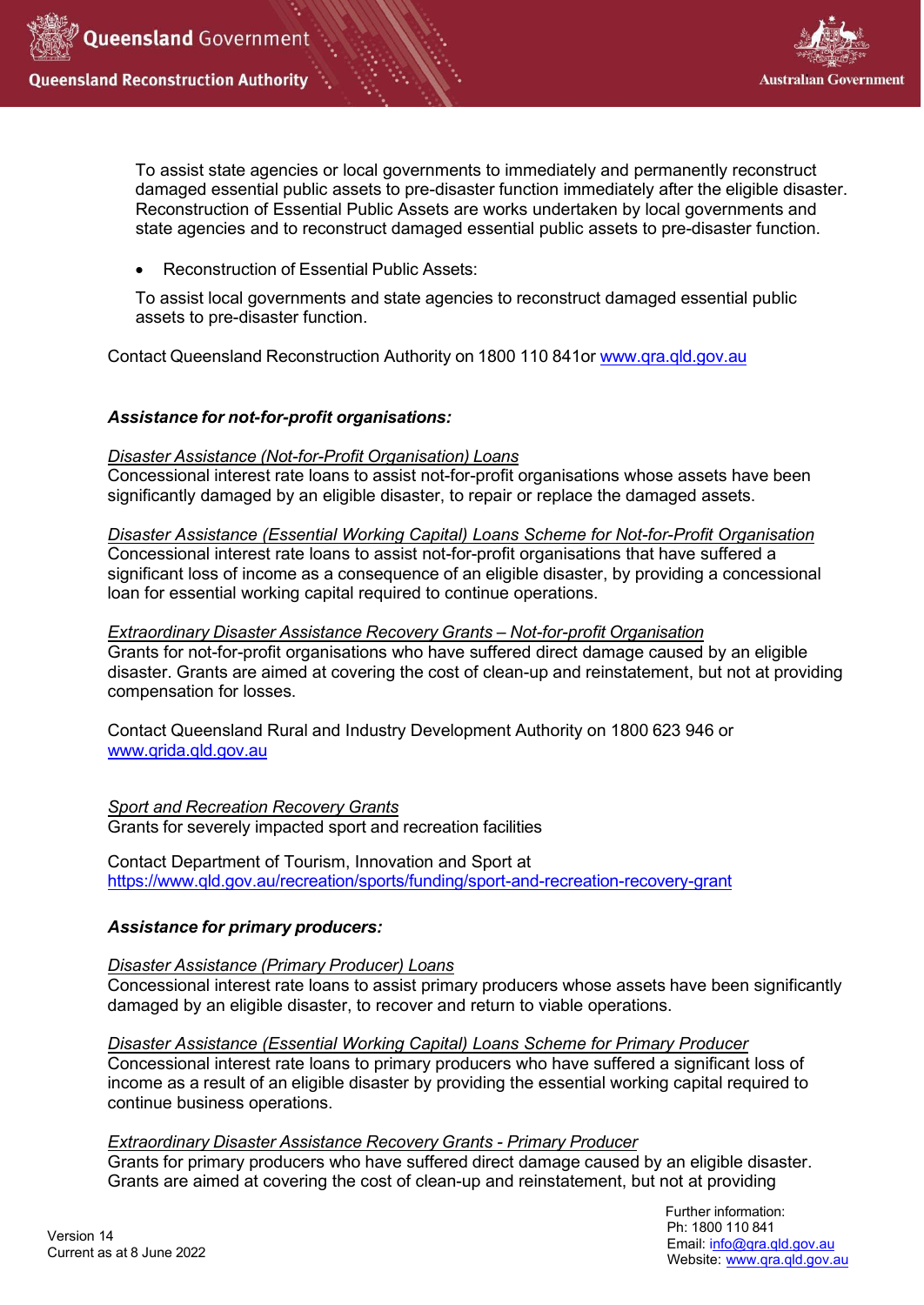



# compensation for losses.

Contact Queensland Rural and Industry Development Authority on 1800 623 946 or [www.qrida.qld.gov.au](http://www.qrida.qld.gov.au/)

## *Freight Subsidies for Primary Producer*

To assist primary producers impacted by an eligible disaster with the transport of livestock, fodder or water for livestock, building, fencing equipment or machinery to the primary producer's home property.

Contact Department of Agriculture and Fisheries on 13 25 23 or [www.daf.qld.gov.au](http://www.daf.qld.gov.au/)

## *Assistance for small businesses:*

### *Disaster Assistance (Small Business) Loans*

Concessional interest rate loans to assist small businesses whose assets have been significantly damaged by an eligible disaster, to recover and return to viable operations.

### *Disaster Assistance (Essential Working Capital) Loans Scheme for Small Business*

Concessional interest rate loans to assist small businesses that have suffered a significant loss of income as a consequence of an eligible disaster, by providing a concessional loan for essential working capital required to continue business operations.

### *Extraordinary Disaster Assistance Recovery Grants – Small Business*

Grants for small business who have suffered direct damage caused by an eligible disaster. Grants are aimed at covering the cost of clean-up and reinstatement, but not at providing compensation for losses.

Contact Queensland Rural and Industry Development Authority on 1800 623 946 or [www.qrida.qld.gov.au](http://www.qrida.qld.gov.au/)

### **Extraordinary Assistance available;**

#### *Local Recovery and Resilience Grants*

Category D grants for severely impacted local governments

### *Clean Up Package*

Grants for clean-up, removal and disposal of otherwise ineligible flood-related debris for communities.

### *Resilient Residential Recovery Package*

Funding to support the implementation of resilience measures into Queensland homes directly impacted by flooding in the 2021-22 disaster season.

### *Community and Recreational Asset Recovery and Resilience Program*

To provide funding to assist with clean up and repair, and where economical, improve the resilience of community and recreational assets

### *Community Health and Wellbeing*

Funding will assist disaster-affected communities, including individuals, families and first responders with mental health services and emotional wellbeing support